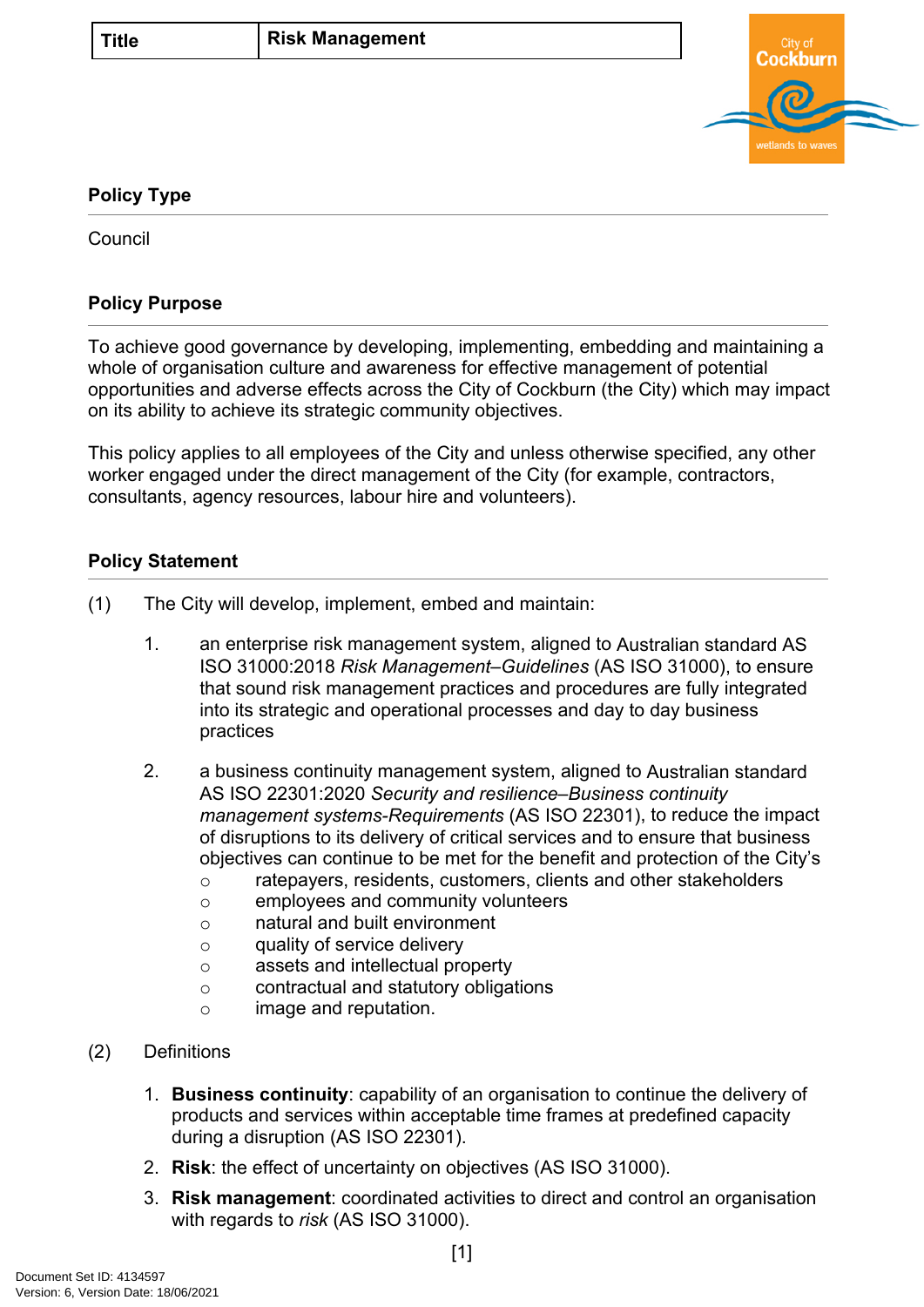

- (3) The City is committed to
	- 1. Managing risk, utilising principles, process and framework within AS ISO 31000.
	- 2. Responding to any major disruption to its operations and delivery of services by utilising business continuity plans developed in alignment with AS ISO 22301.
	- 3. Promoting a culture within the City of business continuity awareness and active management of risks.
	- 4. Providing regular education to its staff in business continuity and risk management practices.
	- 5. Implementing this policy in the City's operations through business continuity plans and risk management framework.
- (4) Employee obligations
	- 1. Business continuity and risk management will be core responsibilities for all staff and will be incorporated into the employees' key performance indicators.
	- 2. Business continuity and risk management are subject to continual improvement demanding awareness and a proactive attitude from each of the City's employees and outsourced service providers.
- (5) Implementation
	- 1. Implementation commences with identifying potential threats to the City and the impacts to its business operations those threats, if realised, might cause and which provides a framework for building organisational resilience to deal with disruptive incidents that might otherwise prevent the City from achieving its strategic community objectives.
	- 2. Identified risk will be managed to a level that is tolerable and cannot be reduced further without the expenditure of costs that are disproportionate to the benefit gained, or where the solution is impractical to implement.